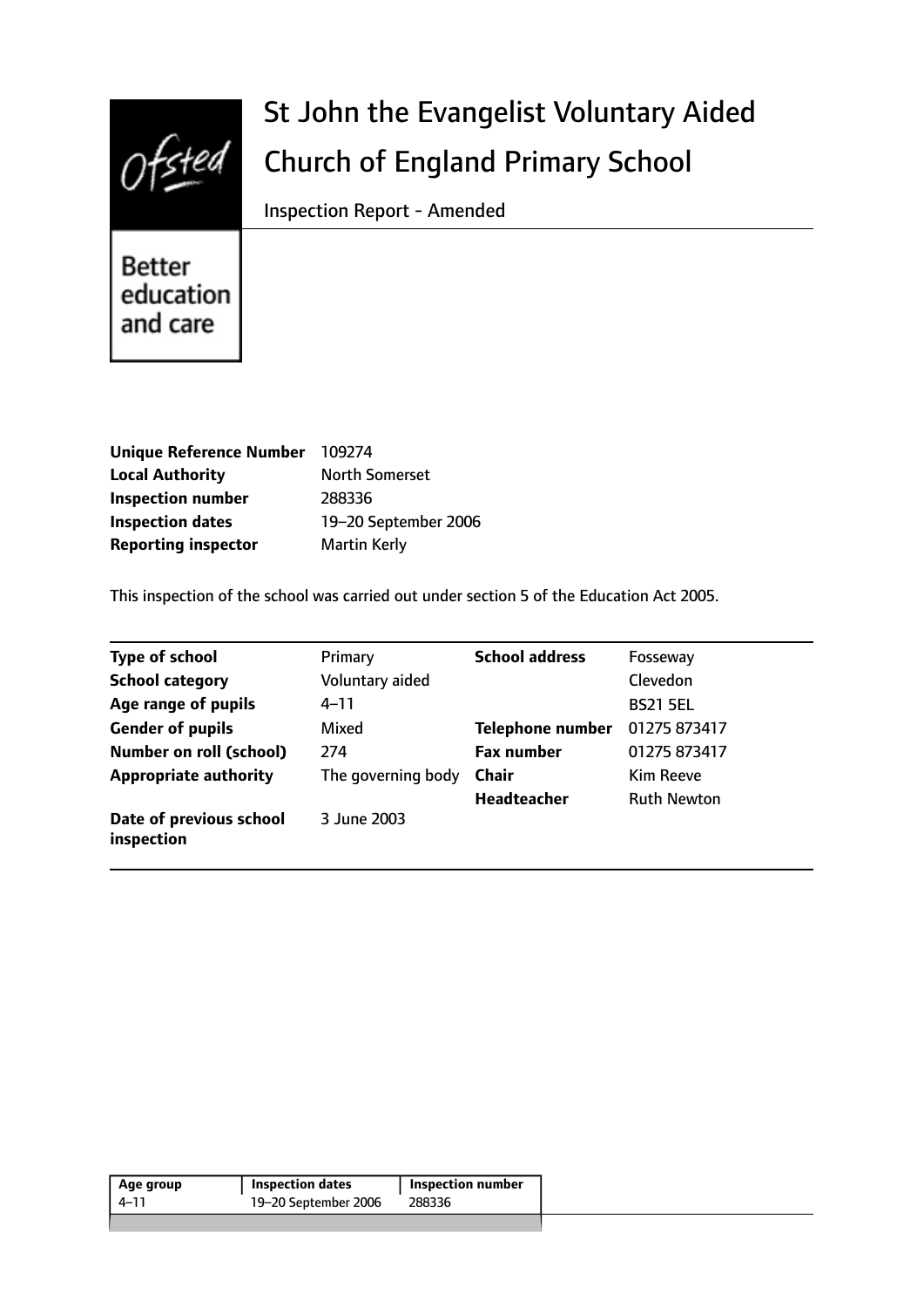## **Amended Report Addendum**

Report updated to resolve formatting inconsistency

<sup>©</sup> Crown copyright 2006

Website: www.ofsted.gov.uk

This document may be reproduced in whole or in part for non-commercial educational purposes, provided that the information quoted is reproduced without adaptation and the source and date of publication are stated.

Further copies of this report are obtainable from the school. Under the Education Act 2005, the school must provide a copy of this report free of charge to certain categories of people. A charge not exceeding the full cost of reproduction may be made for any other copies supplied.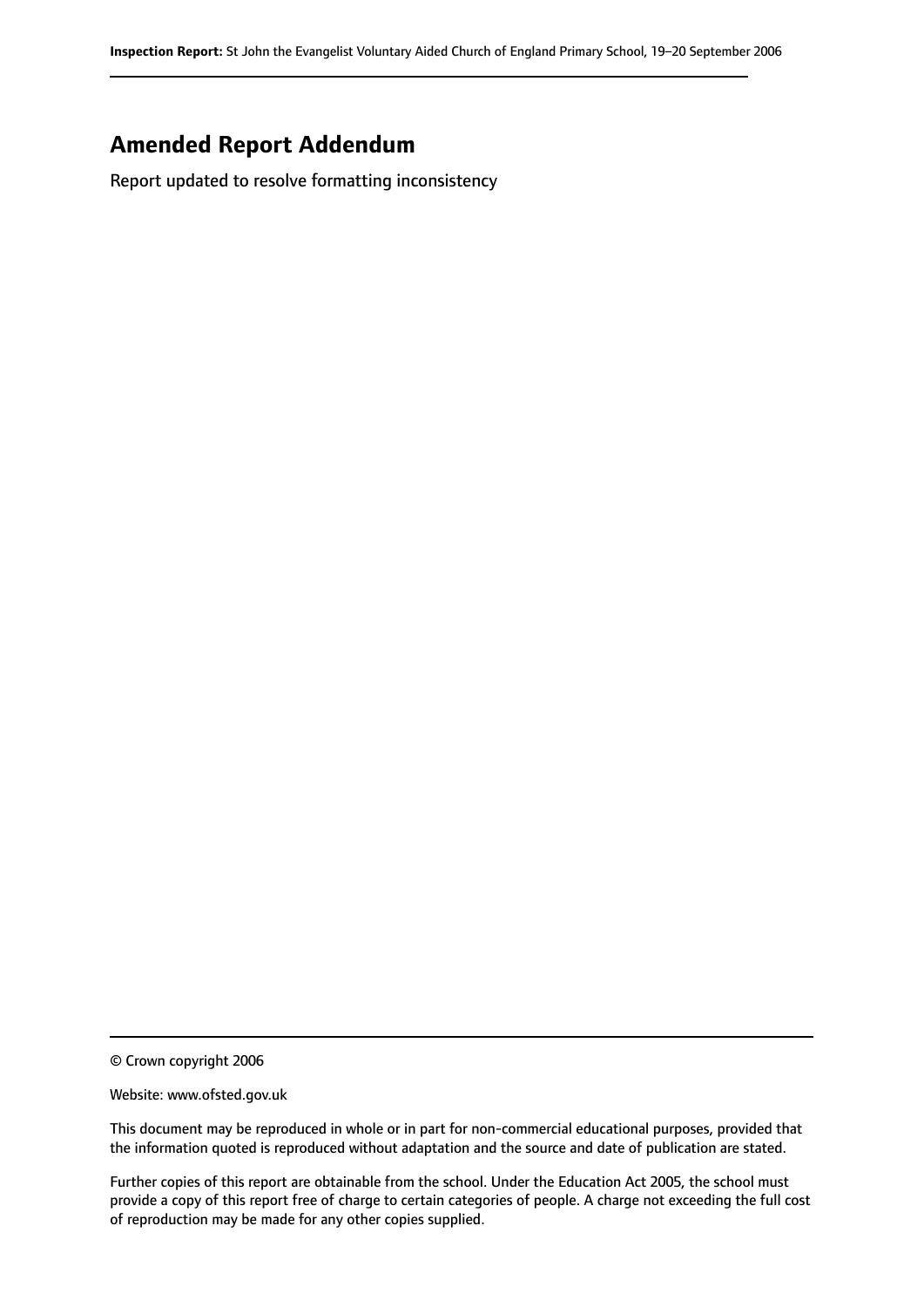# **Introduction**

The inspection was carried out by a team of three Additional Inspectors.

## **Description of the school**

The school is a little larger than average. Most of the nine classes include pupils from two different year groups and in some lessons pupils from three year groups are taught together. Pupils come from a suburban area within Clevedon. Most are from families with broadly average socio-economic circumstances. Almost all are White British. The proportion with learning difficulties and/or physical disabilities is smaller than that usually found.

#### **Key for inspection grades**

| Outstanding  |
|--------------|
| Good         |
| Satisfactory |
| Inadequate   |
|              |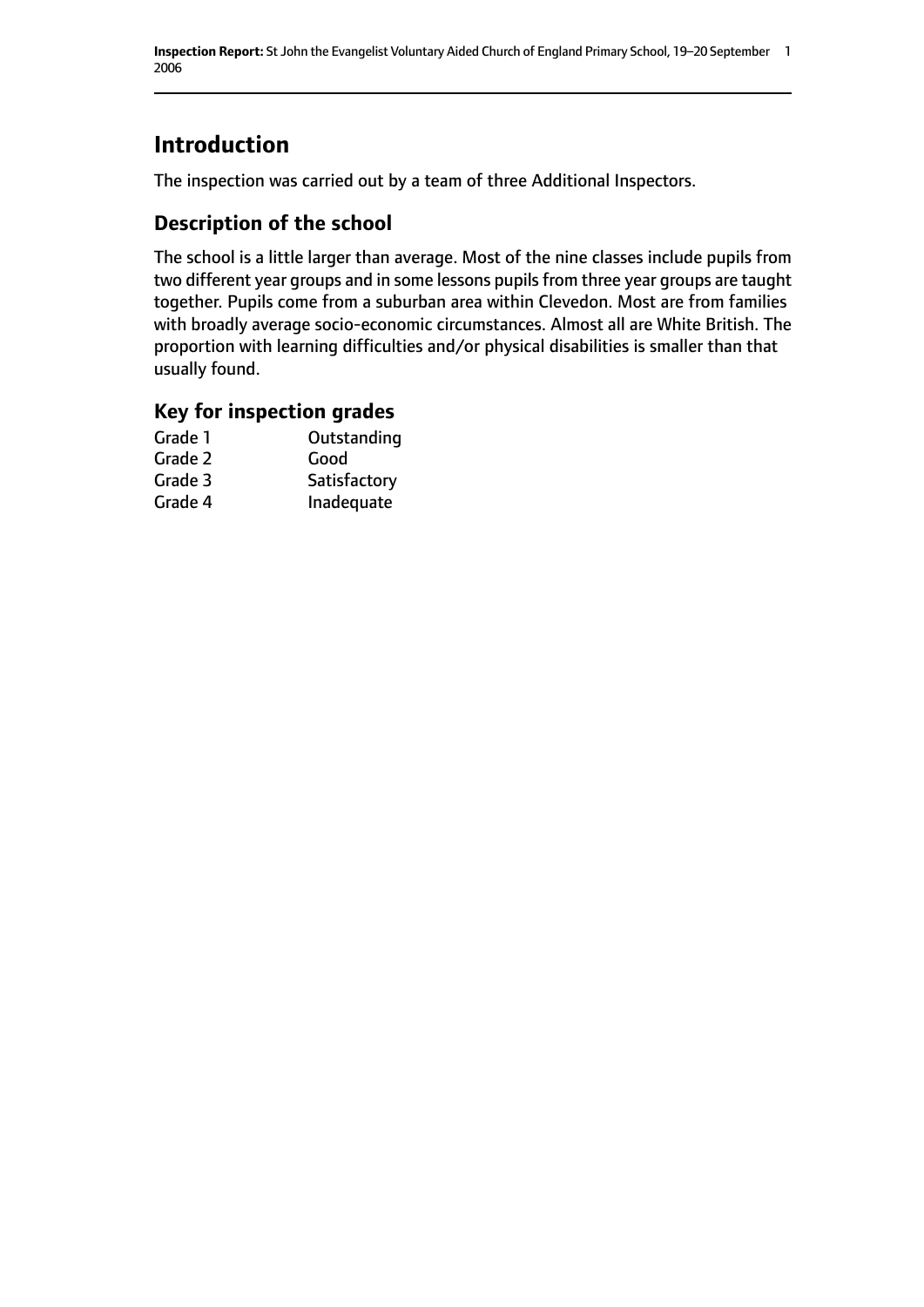# **Overall effectiveness of the school**

#### **Grade: 2**

This is a good school. It has improved substantially during the last two years following a period of uncertainty and decline. Pupils achieve well and this leads to standards that are significantly above the national average by the end of Year 6.

The school's strong Christian ethos and values and the good care, guidance and support successfully promote good personal development and well-being. Pupils' spiritual, moral, social and cultural development is excellent. One parent summed up the views of many by writing, 'St John's has enabled my children to learn and grow in confidence in a calm, caring and happy environment'. Pupils' excellent behaviour contributes to the good learning atmosphere in lessons. Teaching is good with some excellent examples. In most lessons, work is carefully planned so that it matches the needs of all pupils. However, classes in the junior years are large, and in a minority of lessons some pupils of very different abilities from Years 4, 5 and 6 are taught together in a large group with one teacher and no teaching assistant. In these cases, particularly in mathematics, the exceptionally wide range of individual needs is not sufficiently addressed.

Children enter the Foundation Stage with attainment levels broadly in line with those usually found at this age. There is some good teaching in the Foundation Stage but overall learning here is satisfactory because teachers' expectations, particularly of the more able children, are not high enough. Standards by the end of the Foundation Stage are in line with national expectations although relatively few children fully meet or exceed the national learning goals for their age. The curriculum is good, including in the Foundation Stage, and is adapted effectively to ensure the relatively few pupils with learning difficulties and/or physical disabilities are supported well enabling them to play a full role in the life of the school.

Leadership and management of the school are good. The headteacher provides good leadership. She has successfully strengthened the clear vision for the school, building on its established nurturing ethos whilst raising expectations of all. Leadership has been further strengthened by the expansion of the leadership team involving more staff in decision making and monitoring, and a greater role for subject leaders. The headteacher has established detailed and rigorous checks on the performance of the school and comprehensive data showing the standards and progress of pupils. This information and data are now used well by the leadership team to set challenging performance targets and to help set priorities for the strategic improvement plans. However, these plans, and those by subject leaders, do not contain sufficiently detailed action plans to help ensure priorities are systematically worked upon and introduced across the whole school. Governors play a full part in the strategic decision-making process and fulfil their roles well.

All five main issues for improvement identified in the previous report have been addressed, particularly within the last two years, with considerable improvements being made in pupils' achievements and leadership. The school has an accurate view of its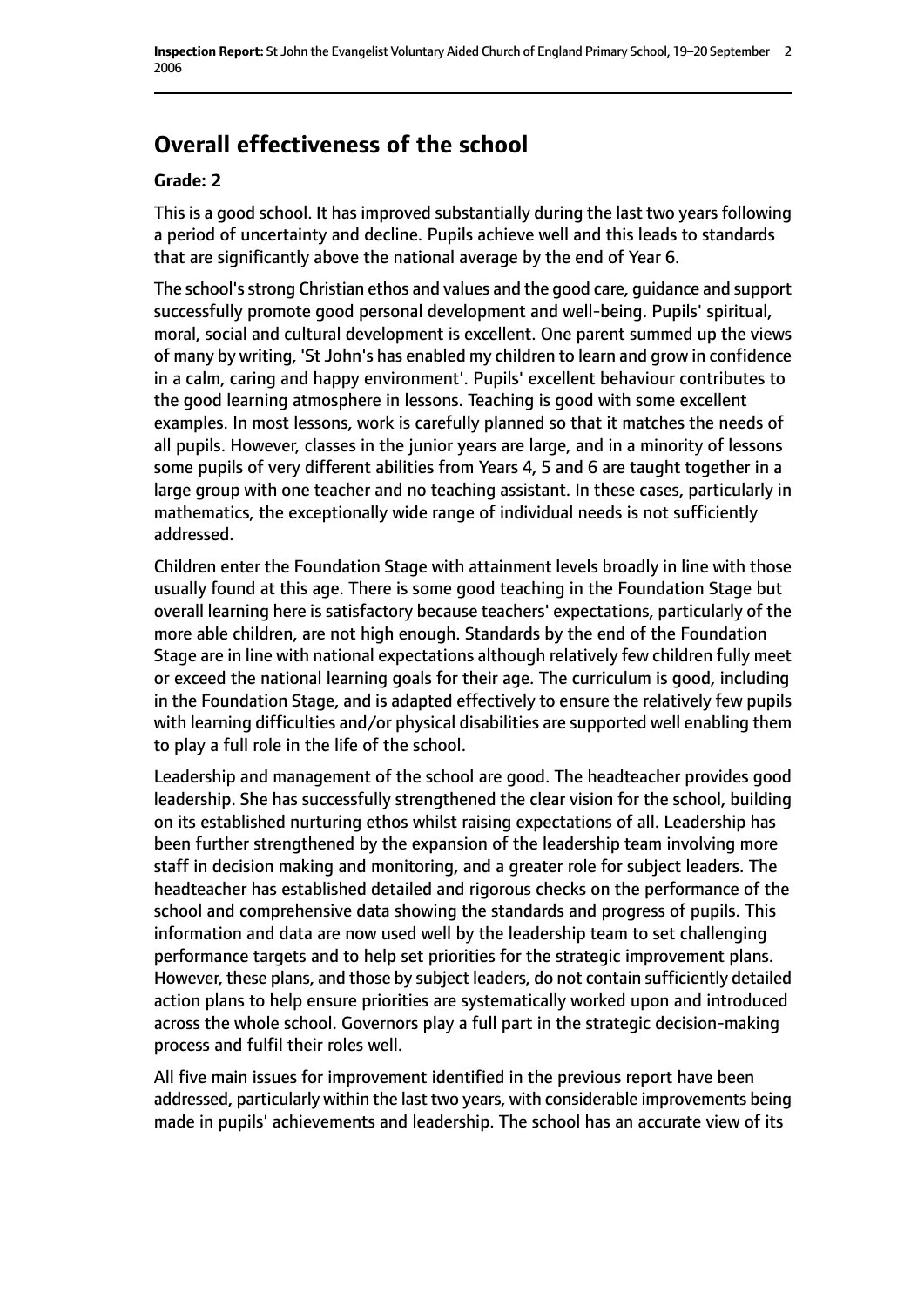strengths and weaknesses and, given the accelerated progressin addressing previously reported issues, it is well placed to improve further.

### **What the school should do to improve further**

- Improve children's achievement in the Foundation Stage, particularly for the more able, by raising teachers' expectations, so that more children fully meet or exceed the national learning goals by the end of the year.
- Improve the quality and detail of school and subject action plans in order to clarify how new developments are going to be introduced.
- Review and improve the way older pupils are grouped and staff are deployed to ensure the varied needs of different age groups and abilities are met in all lessons.

# **Achievement and standards**

#### **Grade: 2**

Standards are significantly above the national average and have risen faster than the national trend since 2002. By the end of Year 2 standards are above average and by the end of Year 6 standards in English and mathematics are significantly above the national average and in science they are high. The achievement of boys and girls of all abilities, including those with learning difficulties, is good. Children make satisfactory progress in the Foundation Stage overall, but good progress in personal, social and emotional development and in their understanding of numbers. However, relatively few of them fully meet or exceed national expectations in other areas including literacy skills and understanding of the world. Higher teacher expectations helped lead to further improvements in achievement by the end of Year 6 in 2006. Pupils attained similar standards as the previous year group although they had started from a lower base at the beginning of Year 3. Despite good progress in almost all lessons, progress by some pupils is slower on occasions in Cedar base when setting arrangements, particularly in mathematics, place pupils from three year groups into one lesson including higher achieving Year 4 and lower achieving Year 6 pupils. The school sets pupils challenging targets at the end of each key stage and most achieve them.

# **Personal development and well-being**

#### **Grade: 1**

The excellent aspects within personal development and well-being are the result of a whole-school commitment. They impact on all aspects of school life. Pupils are particularly thoughtful and sensitive. For example, when reflecting on the inequalities in the world one said that he felt 'guilty to receive 20 Christmas presents' knowing that 'in Uganda children are lucky to receive one'. The atmosphere of reverence and peace generated by pupils in a whole-school assembly during the inspection was exceptional. Pupils have a good understanding of healthy lifestyles, including diet and exercise, and how to keep safe and take care of themselves. Almost all of them enjoy school and their attendance is good. Pupils are proud of the way they contribute to charities, for example collecting food for the homeless, and older pupils talk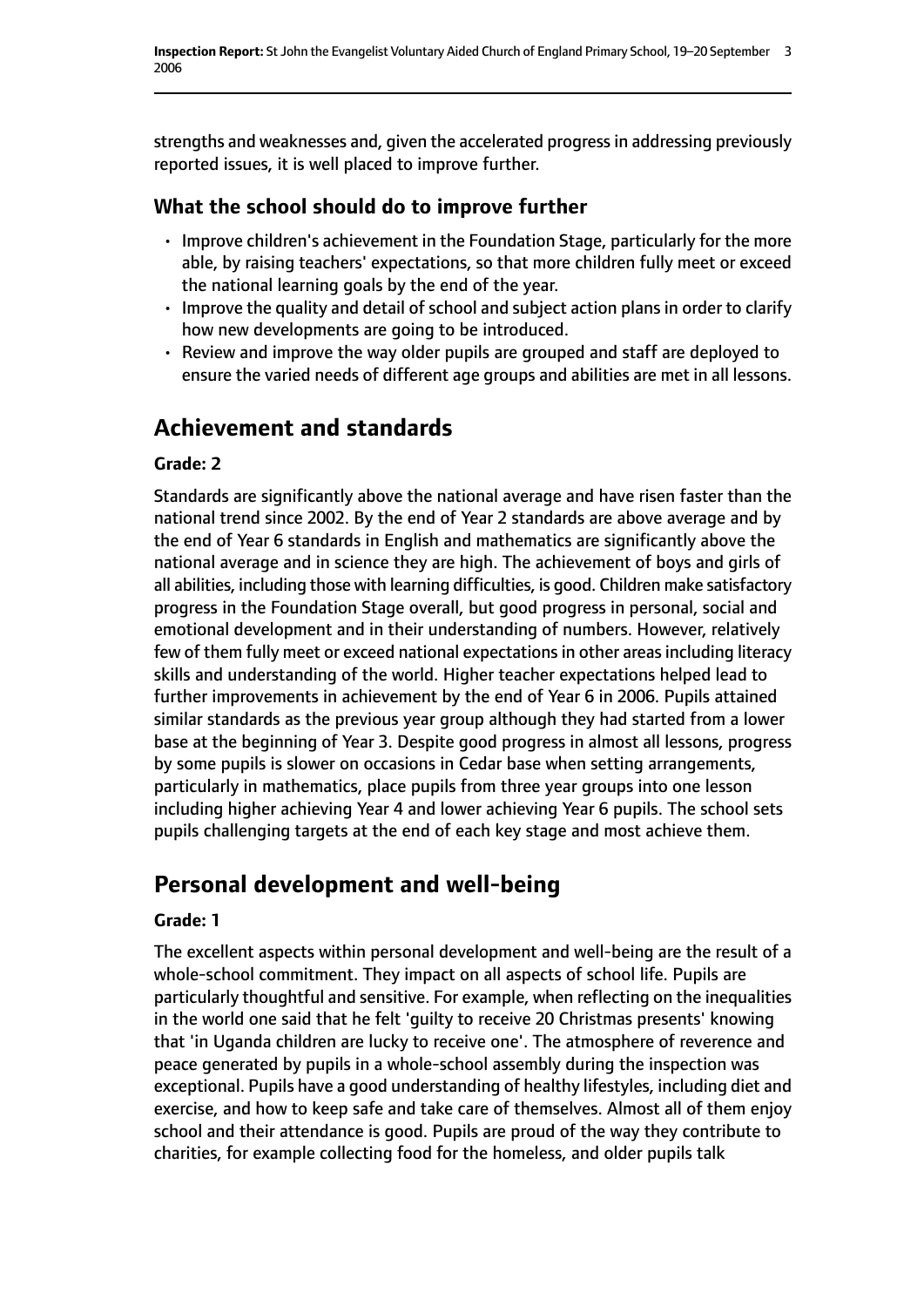thoughtfully about their roles supporting younger ones. School councillors take their responsibilities seriously although they are not as involved in the management and organisation of the council meetings as found in most schools. Pupils are gaining a good range of skills needed for their next stage of education and eventual economic well-being.

# **Quality of provision**

## **Teaching and learning**

#### **Grade: 2**

Teaching and learning are good and lessons are sometimes excellent. Pupils have positive attitudes, are attentive and cooperate extremely well together because activities are challenging and stimulating and taught at a good pace. Examples of all these features were observed in a Years 2/3 science lesson on the human skeleton in which pupils of all abilities made very good progress: pupils were stimulated by a range of artefacts, explored each other's hands in pairs, then worked independently in threes within a competitive investigation before going on to look at a short video clip and finally being asked to draw round their feet for homework. Teachers make good use of assessments and performance data to plan work which is often carefully graded to meet the needs of different groups. Improved ways of observing and recording assessments of children in the Foundation Stage are underway to help provide a clearer record of children's progress in order to help extend them and raise previously cautious expectations by the end of the year. Pupils' learning in all classes benefits from the careful match of work following accurate and ongoing assessments. However this is not the case in all of the lessons where pupils of very different abilities are set across three year groups. Some of these lessons are taught without the benefit of additional adult support and, in a small minority of these lessons, there is inadequate variation in the way work is presented.

#### **Curriculum and other activities**

#### **Grade: 2**

In the Foundation Stage good use is made of re-modelled outdoor areas, and a thematic approach across Ash Base helps ensure close curricular links between Reception and Year 1. The personal, social and emotional curriculum is very effective and is reflected in the perceptive comments by pupils towards one another, for example when using the 'friendship bench'. Pupils have good access to computers and the new information and communication technology suite. Thematic work and a focus on helping pupils become aware of how they learn are being introduced to move beyond a fairly conventional curricular approach, aspects of which some pupils had suggested could be made more exciting in their responses to a school survey. A good range of after-school club activities, visits in the local area and special events such as the Multicultural Arts Week provide good enrichment.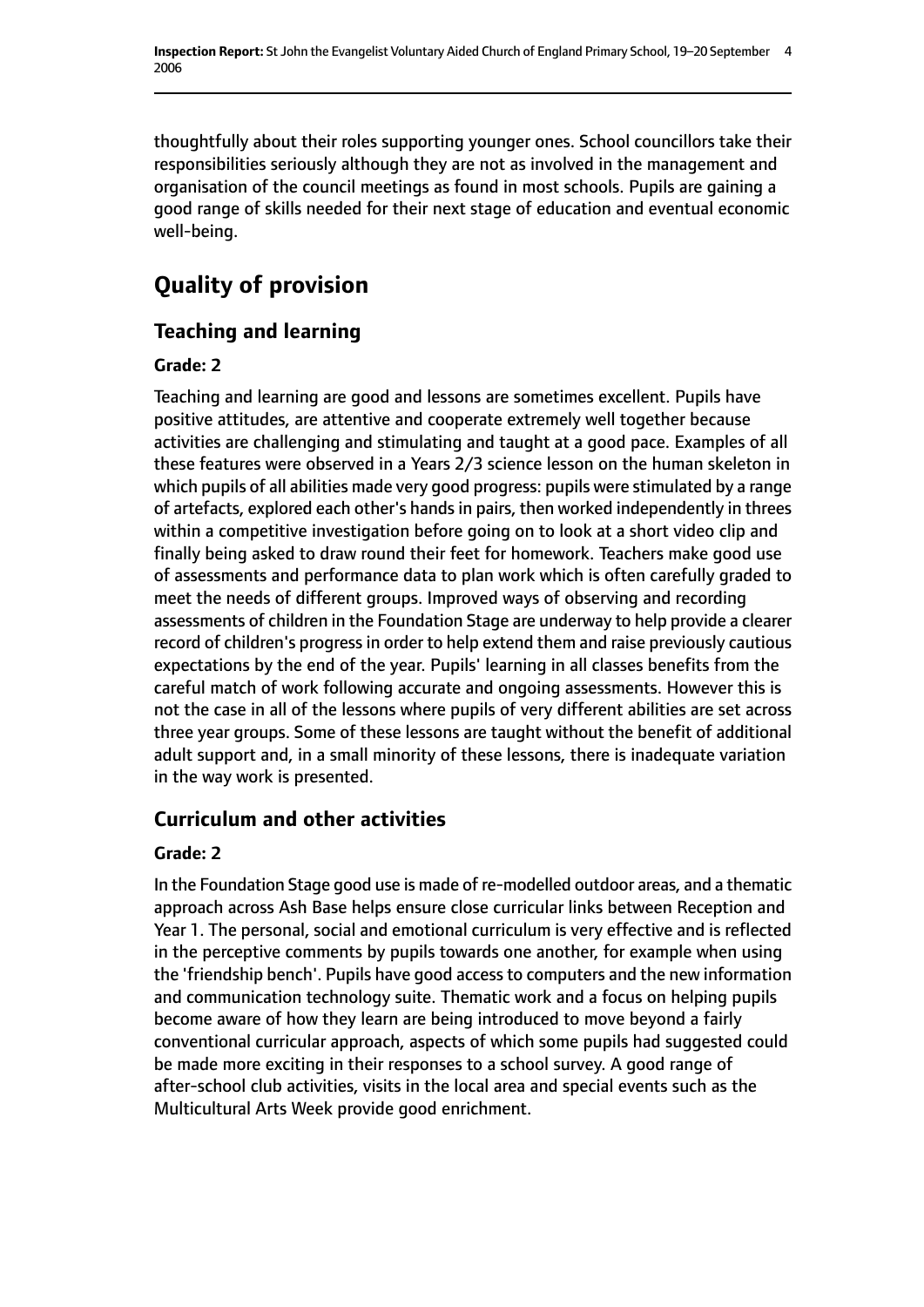## **Care, guidance and support**

#### **Grade: 2**

The school effectively implements statutory procedures designed to safeguard and protect pupils, including regular training programmes for all staff. Pupils report feeling safe and the school responds well to support the most vulnerable. An example of this is the recent creation of the Pyramid Club to help the very small minority who need moral support from time to time. The induction programmes for the youngest children are good and parents appreciate the 'Eaglets' scheme. Pupils' academic guidance is helped by having a range of clear learning targets to work towards, based on careful analysis of school performance data, but the data used are not always directly related to the specific year group and therefore not totally based on what pupils in that particular year group already know.

## **Leadership and management**

#### **Grade: 2**

The headteacher has involved all groups in raising expectations. She is well supported by the deputy headteacher and others. The leadership team uses the findings from a range of checking procedures, for example the very effective monitoring of lessons and detailed analysis of performance data, to address any weaknessesin a constructive style enabling colleagues to take a lead in suggesting and implementing improved practices. However, the action plans for implementing some new developments, such as the changed approaches to the curriculum, lack detail and this leads to some uncertainty in their application. Whilst the school provides good value for money the deployment of staff is not always used to best effect to support the large teaching groups in some Years 4, 5 and 6 lessons. Governors are fully involved in major developments. One is currently seconded to the leadership team and is playing a key role in developing the provision to promote healthy lifestyles.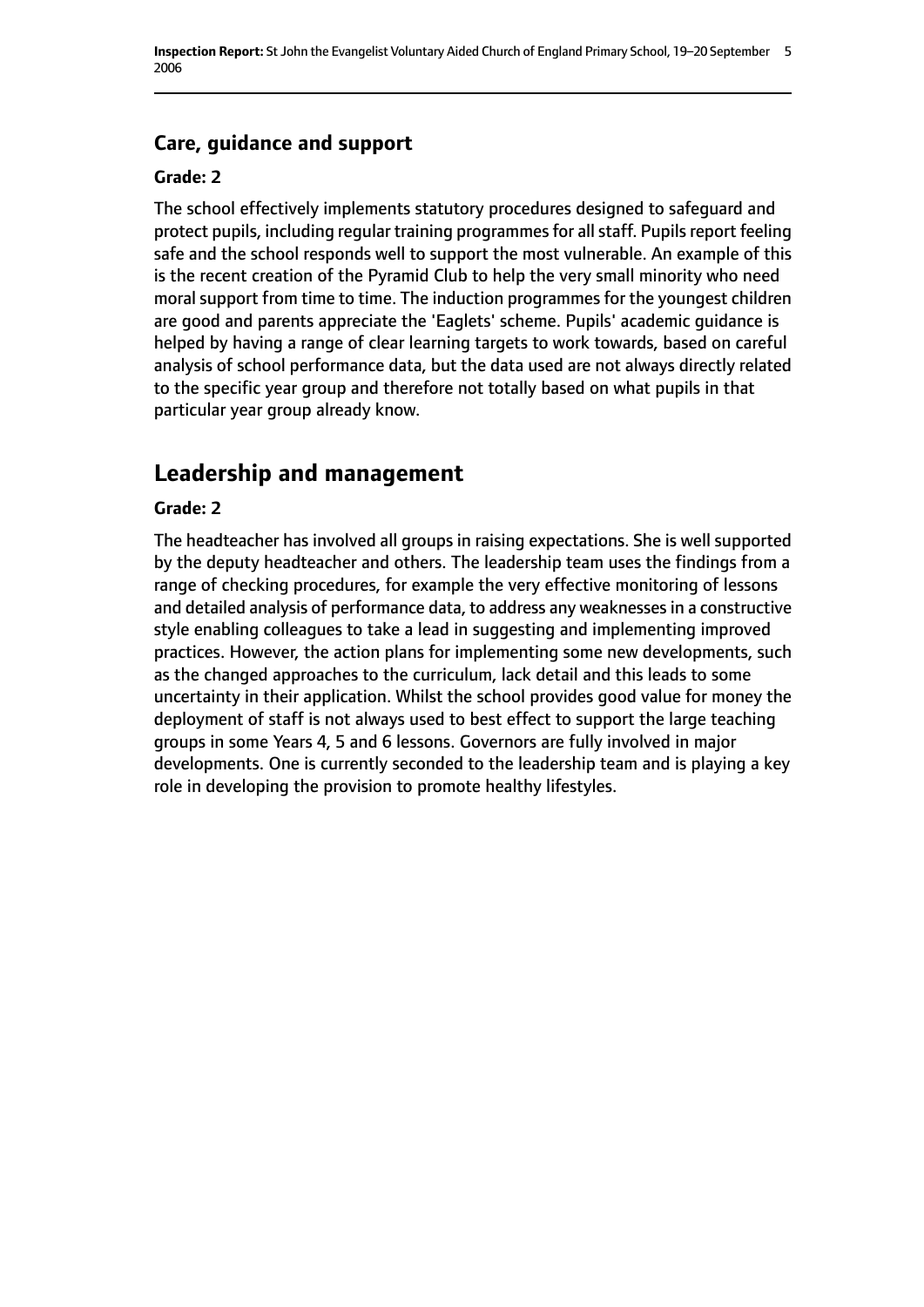**Inspection Report:** St John the Evangelist Voluntary Aided Church of England Primary School, 19-20 September 6 2006

**Any complaints about the inspection or the report should be made following the procedures set out inthe guidance 'Complaints about school inspection', whichis available from Ofsted's website: www.ofsted.gov.uk.**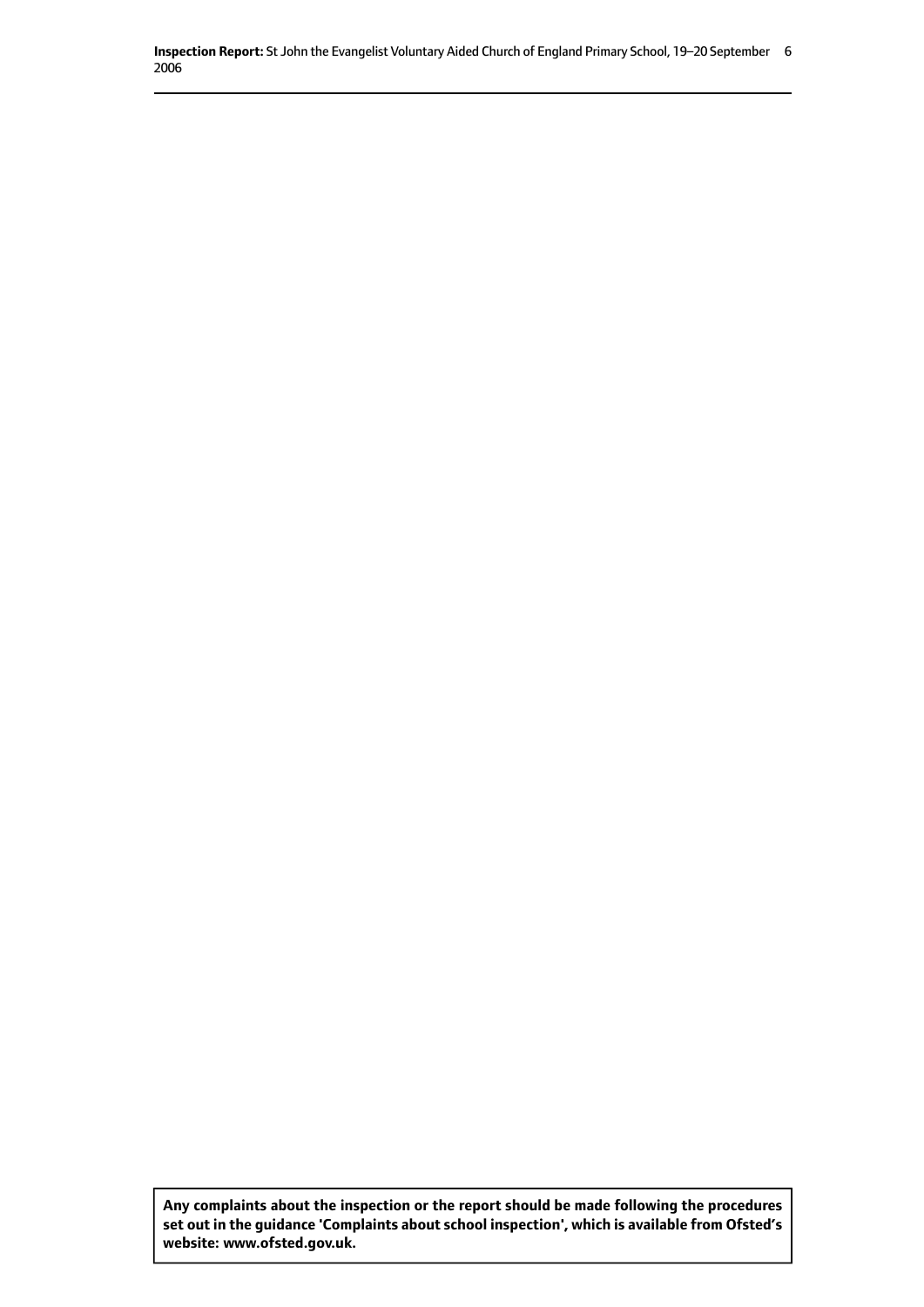# **Inspection judgements**

| Key to judgements: grade 1 is outstanding, grade 2 good, grade 3 satisfactory, and grade 4 | School         |
|--------------------------------------------------------------------------------------------|----------------|
| inadeauate                                                                                 | <b>Overall</b> |

#### **Overall effectiveness**

| How effective, efficient and inclusive is the provision of education, integrated<br>care and any extended services in meeting the needs of learners? |     |
|------------------------------------------------------------------------------------------------------------------------------------------------------|-----|
| How well does the school work in partnership with others to promote learners'<br>well-being?                                                         |     |
| The quality and standards in the Foundation Stage                                                                                                    |     |
| The effectiveness of the school's self-evaluation                                                                                                    |     |
| The capacity to make any necessary improvements                                                                                                      |     |
| Effective steps have been taken to promote improvement since the last<br>inspection                                                                  | Yes |

#### **Achievement and standards**

| How well do learners achieve?                                                                               |  |
|-------------------------------------------------------------------------------------------------------------|--|
| The standards <sup>1</sup> reached by learners                                                              |  |
| How well learners make progress, taking account of any significant variations between<br>groups of learners |  |
| How well learners with learning difficulties and disabilities make progress                                 |  |

#### **Personal development and well-being**

| How good is the overall personal development and well-being of the<br>learners?                                  |  |
|------------------------------------------------------------------------------------------------------------------|--|
| The extent of learners' spiritual, moral, social and cultural development                                        |  |
| The behaviour of learners                                                                                        |  |
| The attendance of learners                                                                                       |  |
| How well learners enjoy their education                                                                          |  |
| The extent to which learners adopt safe practices                                                                |  |
| The extent to which learners adopt healthy lifestyles                                                            |  |
| The extent to which learners make a positive contribution to the community                                       |  |
| How well learners develop workplace and other skills that will contribute to<br>their future economic well-being |  |

### **The quality of provision**

| How effective are teaching and learning in meeting the full range of the<br>learners' needs?          |  |
|-------------------------------------------------------------------------------------------------------|--|
| How well do the curriculum and other activities meet the range of needs<br>and interests of learners? |  |
| How well are learners cared for, guided and supported?                                                |  |

 $^1$  Grade 1 - Exceptionally and consistently high; Grade 2 - Generally above average with none significantly below average; Grade 3 - Broadly average to below average; Grade 4 - Exceptionally low.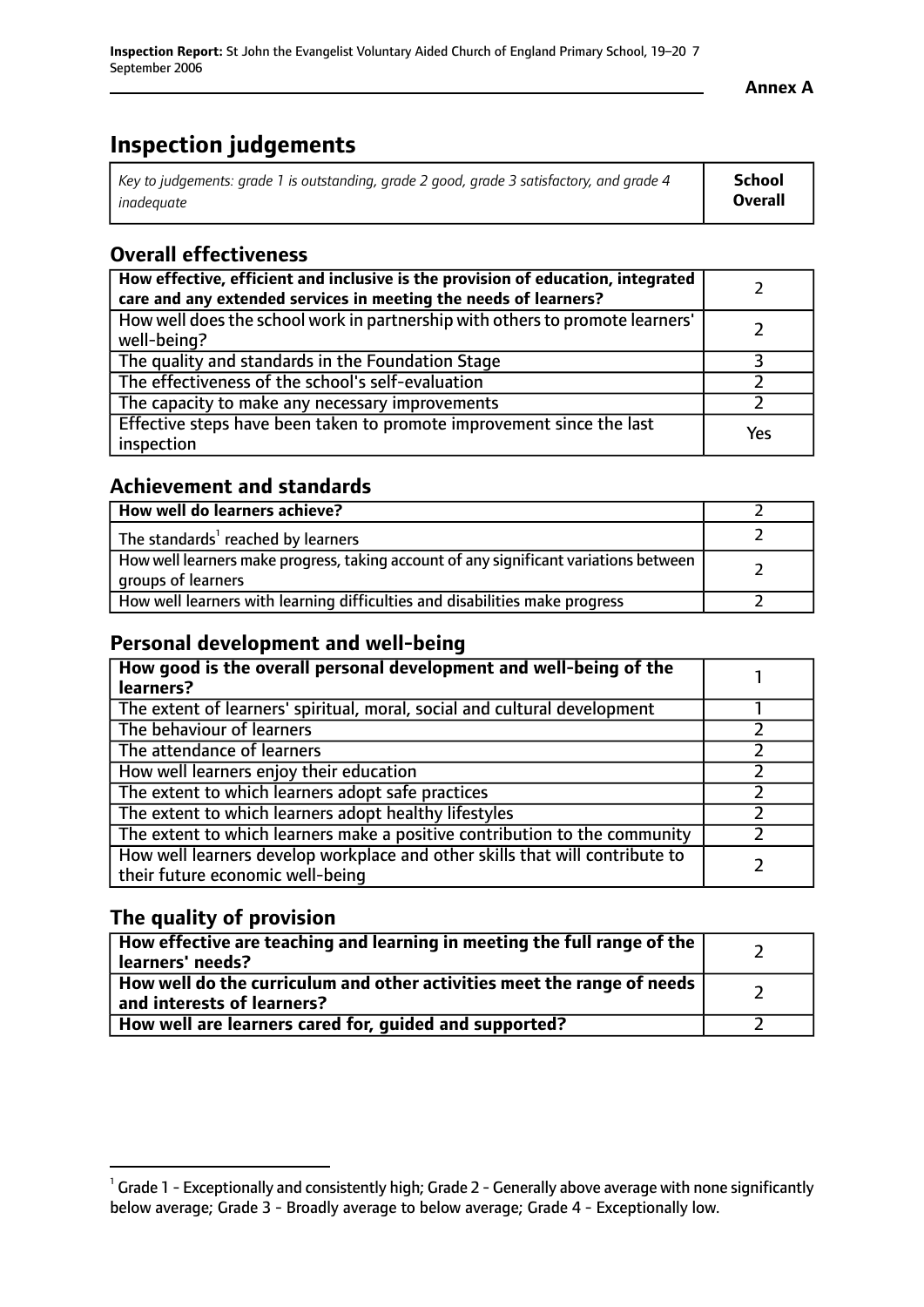$\overline{\phantom{a}}$ 

## **Leadership and management**

| How effective are leadership and management in raising achievement<br>and supporting all learners?                                              | $\mathcal{P}$ |
|-------------------------------------------------------------------------------------------------------------------------------------------------|---------------|
| How effectively leaders and managers at all levels set clear direction leading<br>to improvement and promote high quality of care and education |               |
| How effectively performance is monitored, evaluated and improved to meet<br>challenging targets                                                 |               |
| How well equality of opportunity is promoted and discrimination tackled so<br>that all learners achieve as well as they can                     |               |
| How effectively and efficiently resources, including staff, are deployed to<br>achieve value for money                                          | 3             |
| The extent to which governors and other supervisory boards discharge their<br>responsibilities                                                  | 2             |
| Do procedures for safequarding learners meet current government<br>requirements?                                                                | Yes           |
| Does this school require special measures?                                                                                                      | No            |
| Does this school require a notice to improve?                                                                                                   | <b>No</b>     |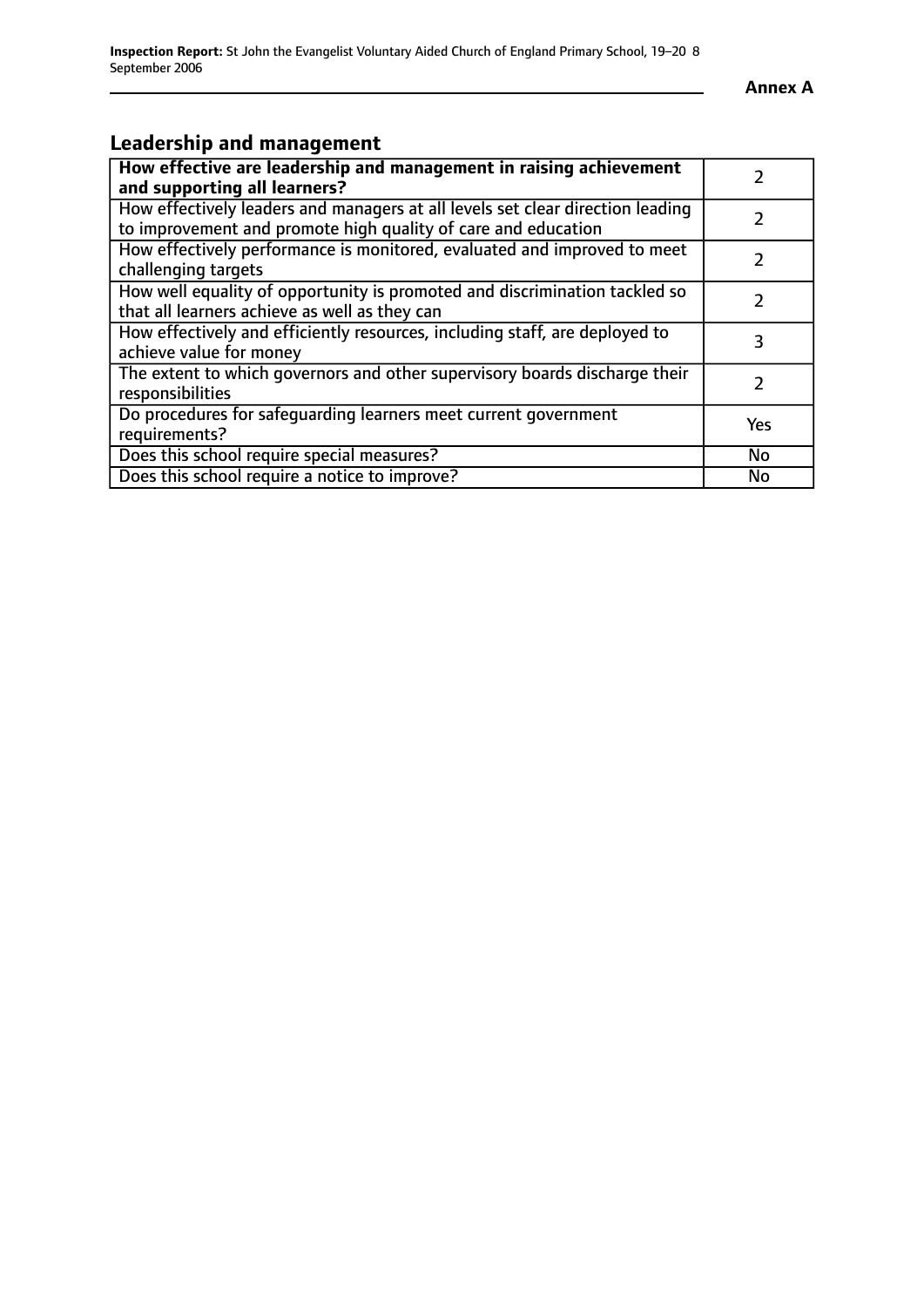## **Text from letter to pupils explaining the findings of the inspection**

A team of inspectors visited your school recently to find out how well the school is doing. We thoroughly enjoyed talking to a number of you in lessons and around the school, and meeting members of your school council. Thank you for making us so welcome.

I am pleased to say that for lots of reasons we found that St John the Evangelist Primary School is a good school. Here are some of the most important things we found to be good:

- you work well in lessons and make good progress
- your behaviour is excellent and you are extremely thoughtful about things happening around you and to others
- teachers make sure lessons are interesting, and work in most lessons is neither too hard or too easy
- everyone involved in the school works well to take good care of you
- your headteacher and others are making sure the school is getting even better.

To improve the school still further we have asked the headteacher, staff and governors to work together on three things:

- help children in Reception to learn even more during their first year in school
- improve the way pupils are grouped and adults are used in some lessons in Cedar
- make sure more detailed action plans are written to show exactly how improvements across the school are to be introduced.

Good luck in your new classes this year.